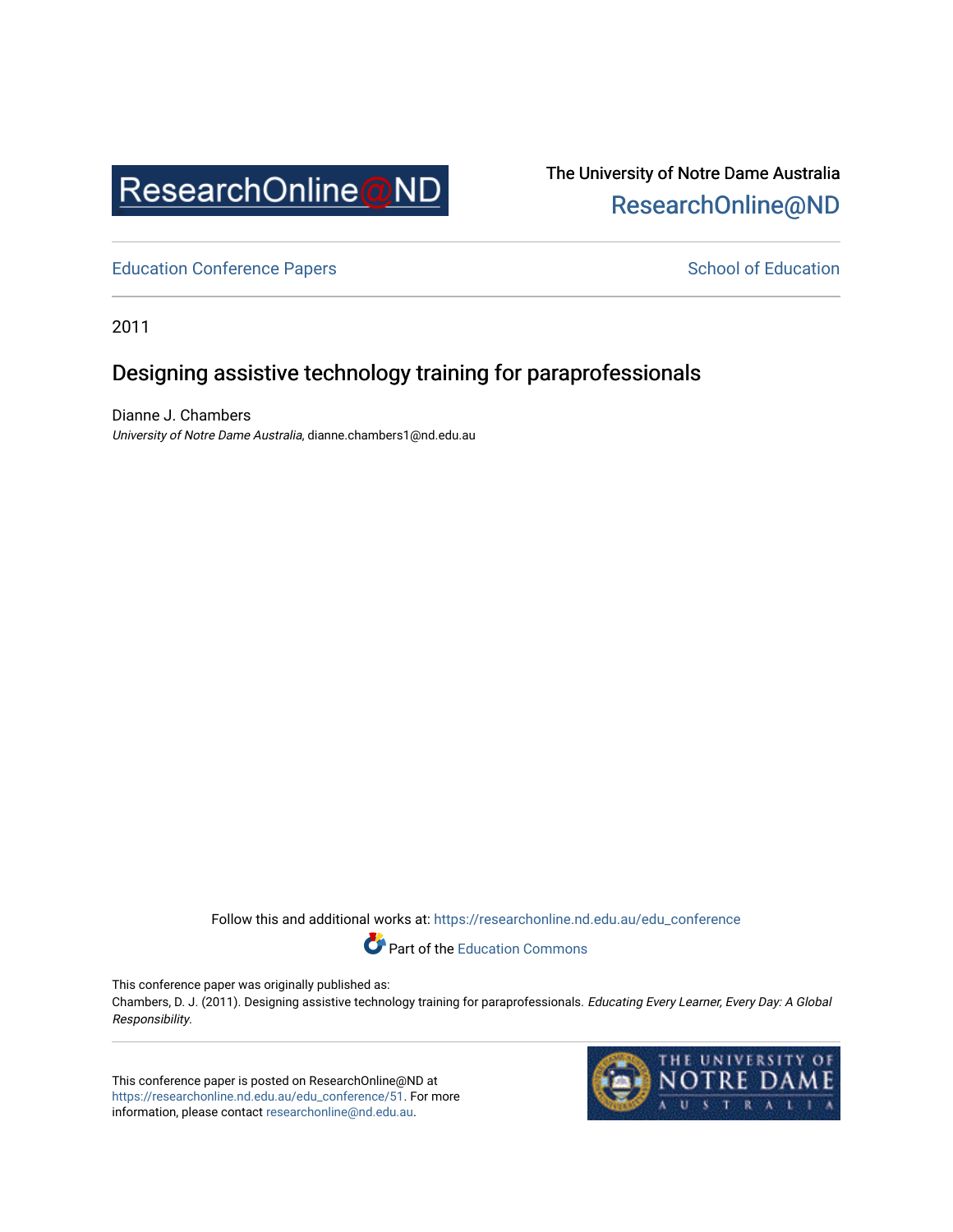#### **DESIGNING ASSISTIVE TECHNOLOGY TRAINING FOR PARAPROFESSIONALS**

Dianne J. Chambers

University of Notre Dame Australia

With an increase in the number of students with disabilities being included in regular education settings internationally, there has also been a subsequent increase in the number of paraprofessionals supporting these students (Ghere & York-Barr, 2007; Giangreco, Smith & Pinckney, 2006). In many school situations, the paraprofessional holds responsibility for assisting students with special needs to access the curriculum of the classroom, as well as to manage the social and emotional environment (Carter, O'Rourke, Sisco & Pelsue, 2009). Assistive technology use is one area in which the paraprofessionals may be expected to assist students, and indeed, on occasion, the family and classroom teacher. The role of the paraprofessional in supporting students with special needs through the use of assistive technology is multi-faceted and it is therefore timely to consider the type and structure of training that these staffs receive.

There is generally little, if any, targeted assistive technology training for paraprofessionals in their entry-level training in Western Australia, and they are often expected to "learn on the job". The development of a relevant and targeted program for training paraprofessionals in the area of assistive technology will assist in ensuring that the needs of all parties are able to be met. "Staff who know their roles and have the skills to perform their designated tasks are more likely to contribute effectively to the aims of the organisation" (Ryall & Goddard, 2003, p. 73) as well as developing their own feelings of satisfaction and self-efficacy. A focus on designing effective training for paraprofessionals requires the trainer to consider a number of aspects including: paraprofessionals' prior knowledge and training; education system requirements; content to be included; accessibility to the assistive technology; timing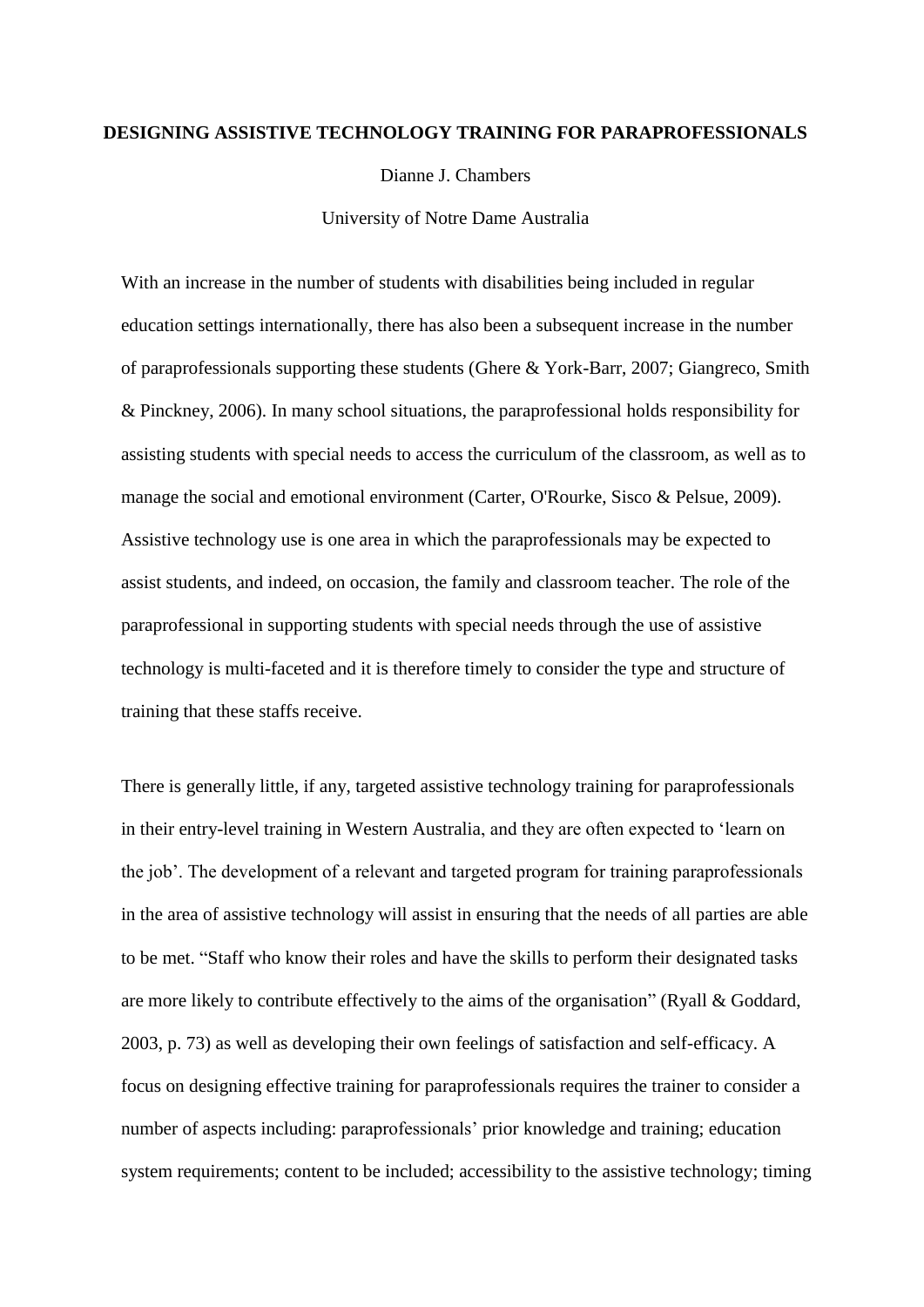of the training; venue; transfer of learning; and maintenance of the skills (Goldman & Schmalz, 2005).

When developing any training package for a specific group of people, it is important to firstly determine what knowledge and skills are already held by the participants (Scales, 2008). There are many tools that may be used to collect this data, including survey instruments and questionnaires. The information gathered via these instruments will assist the trainer in developing an overall picture of the existing level of skill and knowledge from which they can then scaffold the learning of the participants in the training. The data collected may be very specific (i.e. Are you a competent user of the Boardmaker software package?), or broad in nature (i.e. Have you had any previous training in assistive technology?), depending on the information required. The length of time the paraprofessional has been in their current role, what they feel the role entails, educational level achieved and their recent experiences in the classroom may also be ascertained. It is generally useful to collect a variety of data from which to make decisions about training directions.

When considering the needs of the paraprofessionals, it is also vitally important to take into account the specific education system requirements that may be in effect. For example, the education district may require the paraprofessionals to be proficient in using specified software programs or hardware. There may also be restrictions on the types and quantity of assistive technology devices and services that are available to schools. It is disappointing, discouraging and a poor use of limited available time and resources to be trained to apply a useful piece of assistive technology and then find that you will not be able to access this for the students. Consistency with the local education district will also ensure the trainer is aware of formats for planning and evaluation of the assistive technology in the trainees local region (i.e. SETT proforma, WATI materials), and the focus of the content of the training.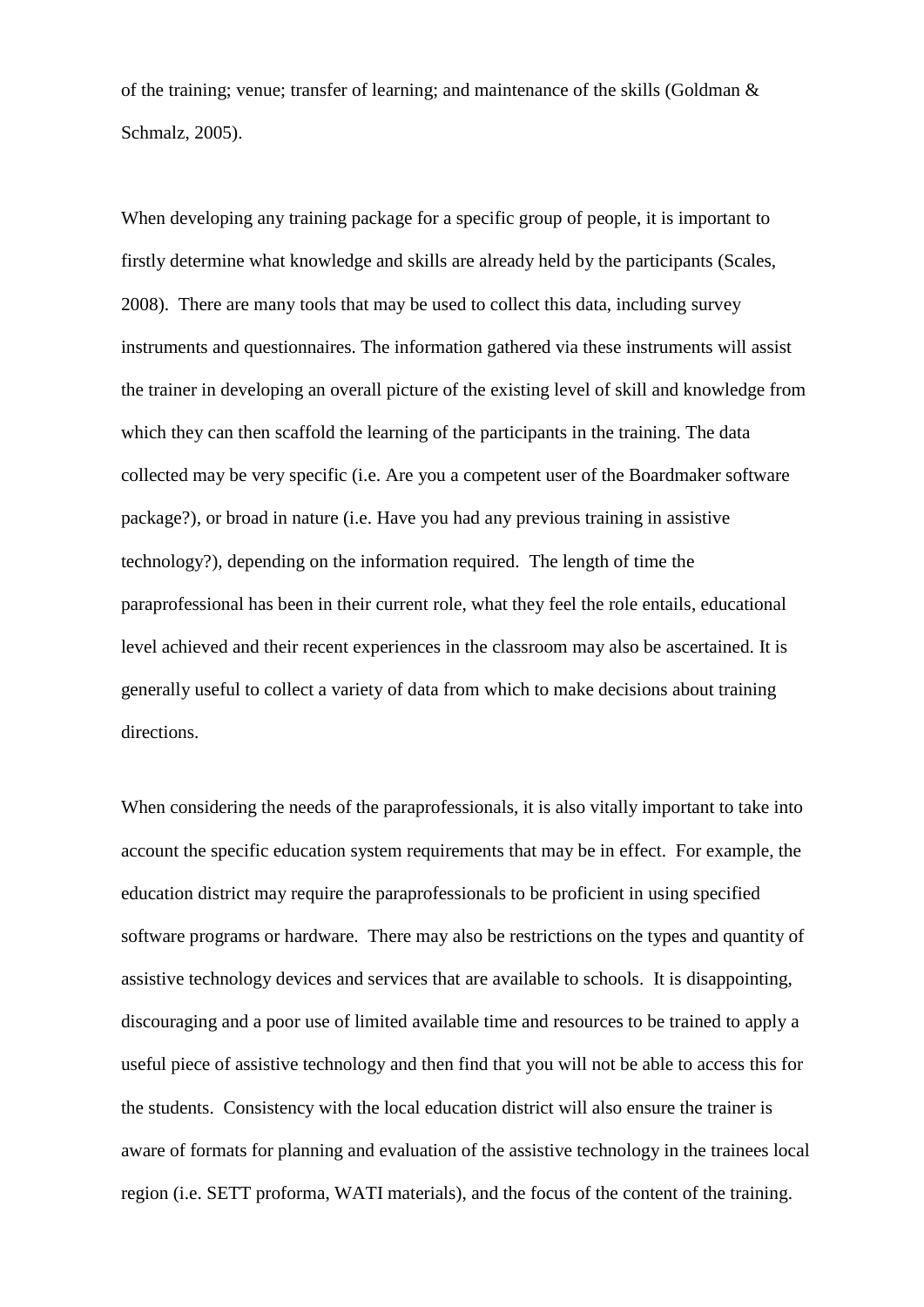Content may include: planning for the use of AT in the classroom; specific assistive technology for communication, physical difficulties, sensory impairments, and learning difficulties; and keeping records.

The more closely aligned the training is with the existing knowledge and skills of the group, the expectations of the organisation, the support available to the trainees and the actual requirements of the paraprofessionals in their roles, the more likely it is that the learning will be transferred from the training situation to the classroom (Goldman & Schmalz, 2005; Thomas, 2007). The trainer can enhance the transfer of learning by incorporating opportunities within the training and post-training to reflect on what has been learnt and where it is situated within the workplace setting. Developing appropriate mentor or coaching systems (Thomas, 2007), post-course reflection (Leberman & Martin, 2004) and using tests (Rohrer, Taylor & Sholar, 2010) have all been described as effective ways to build transfer of learning.

A maintenance probe initiated post-training will assist in determining whether the knowledge and skills learnt in the training have been maintained or lost. The information obtained from the maintenance probe will assist in fine-tuning the training for future cohorts and for providing follow-up training for the group. It will also provide insight into the actual use of the assistive technology within the classroom setting, as the skills that are used often will be maintained more effectively than those which are not.

Along with the pedagogical requirements to be considered, the timing of the training and the venue for the training will be important, and sometimes critical, considerations. In busy school environments there is pressure to ensure that the time allocated to paraprofessional support is utilised as effectively as possible. In some situations it may require "logistical gymnastics" to organise appropriate times when all parties can come together, particularly when dealing with more than one school location. Paraprofessionals may be asked to give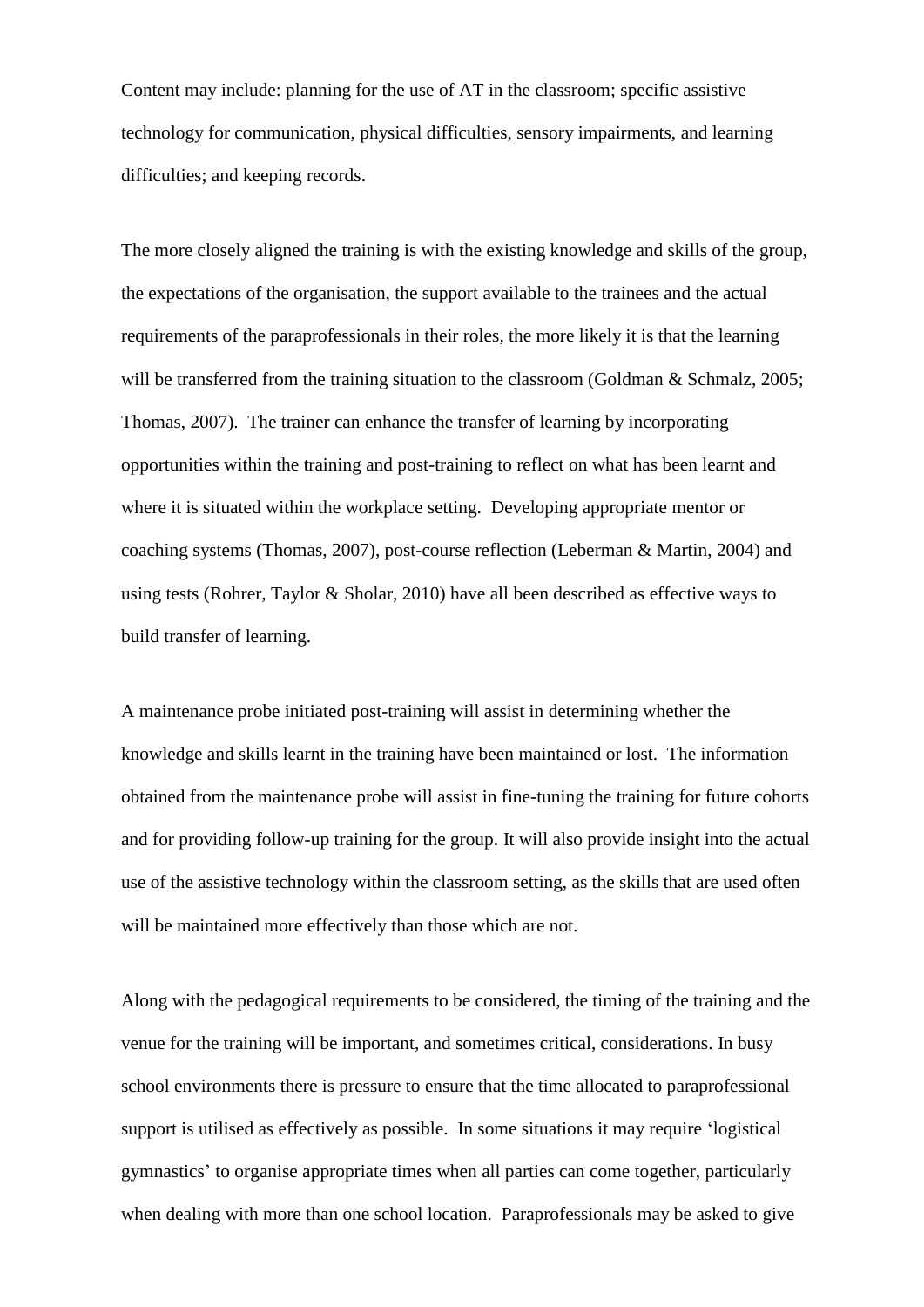up some of their own time (voluntarily) to participate in the training, especially if it increases their own skills and knowledge base. Working with more than one school can be cost effective and promotes a network of staff supporting each other in the district. One consideration, however, is the venue that will be used for the training. This can be negotiated with the paraprofessionals or may be dependent on available resources at the schools.

The development of a strong and utilitarian training program for paraprofessionals will be of benefit to the trainees, the school, and the students with special needs. Time devoted to thorough analysis of the requirements of the individuals and the school system will be time well spent when the skills and knowledge learnt in the training are successfully transferred to the classroom setting and are maintained over time.

#### **References**

- Carter, E., O"Rourke, L., Sisco, L. G., & Pelsue, D. (2009). Knowledge, responsibilities, and training needs of paraprofessionals in elementary and secondary schools. *Remedial and Special Education, 30*(6), 344-359.
- Ghere, G., & York-Barr, J. (2007). Paraprofessional turnover and retention in inclusive programs: Hidden costs and promising practices. *Remedial and Special Education, 28*(1), 21-32.
- Giangreco, M. F., Smith, C. S., & Pinckney, E. (2006). Addressing the paraprofessional dilemma in an inclusive school: A program description. *Research and Practice for Persons with Severe Disabilities, 31*(3), 215-229.
- Goldman, K. D., & Schmalz, K. J. (2005). Yes, you can take it with you! Transfer of learning: From workshop to workplace. *Health Promotion Practice, 6*, 5-8.
- Leberman, S. I., & Martin, A. J. (2004). Enhancing transfer of learning though post-course reflection. *Journal of Adventure Education and Outdoor Learning, 4*(2), 173-184.
- Rohrer, D., Taylor, K., & Sholar, B. (2010). Tests enhance the transfer or learning. *Journal of Experimental Psychology: Learning, Memory and Cognition, 36*(1), 233-239.
- Rose, R., & Forlin, C. (2010). Impact of training on change in practice for education assistants in a group of international private schools in Hong Kong. *International Journal of Inclusive Education, 14*(3), 309-323.
- Ryall, A. & Goddard, G. (2003). Support staff in primary schools: Reflections upon the benefits of training and implications for schools. *Education 3-13, 31*(1), 72-78.
- Scales, P. (2008). *Teaching in the lifelong learning sector*. Great Britain: Open University Press.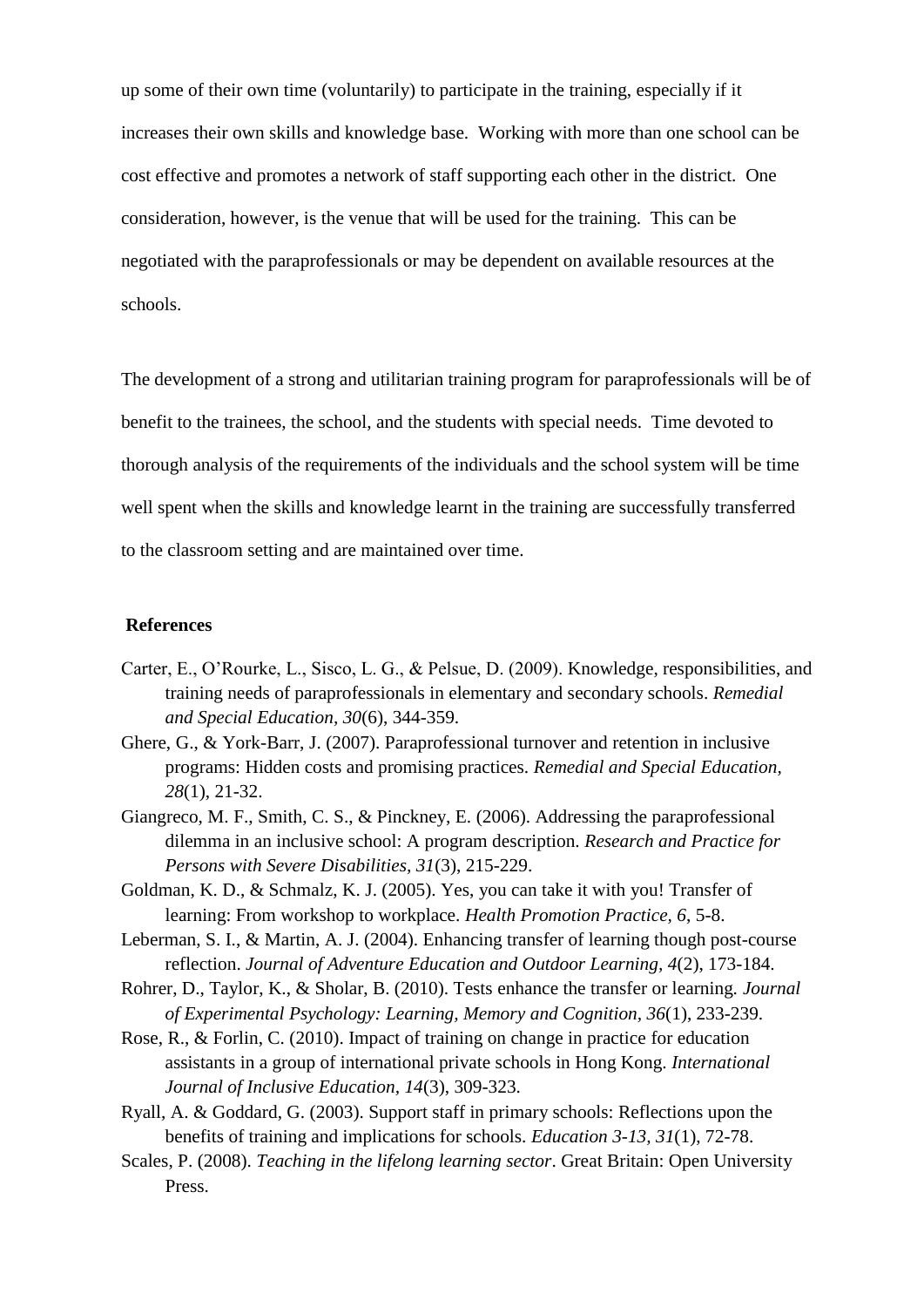Thomas, E. (2007). Thoughtful planning fosters learning transfer. *Adult Learning, 18*(3/4), 4-8.